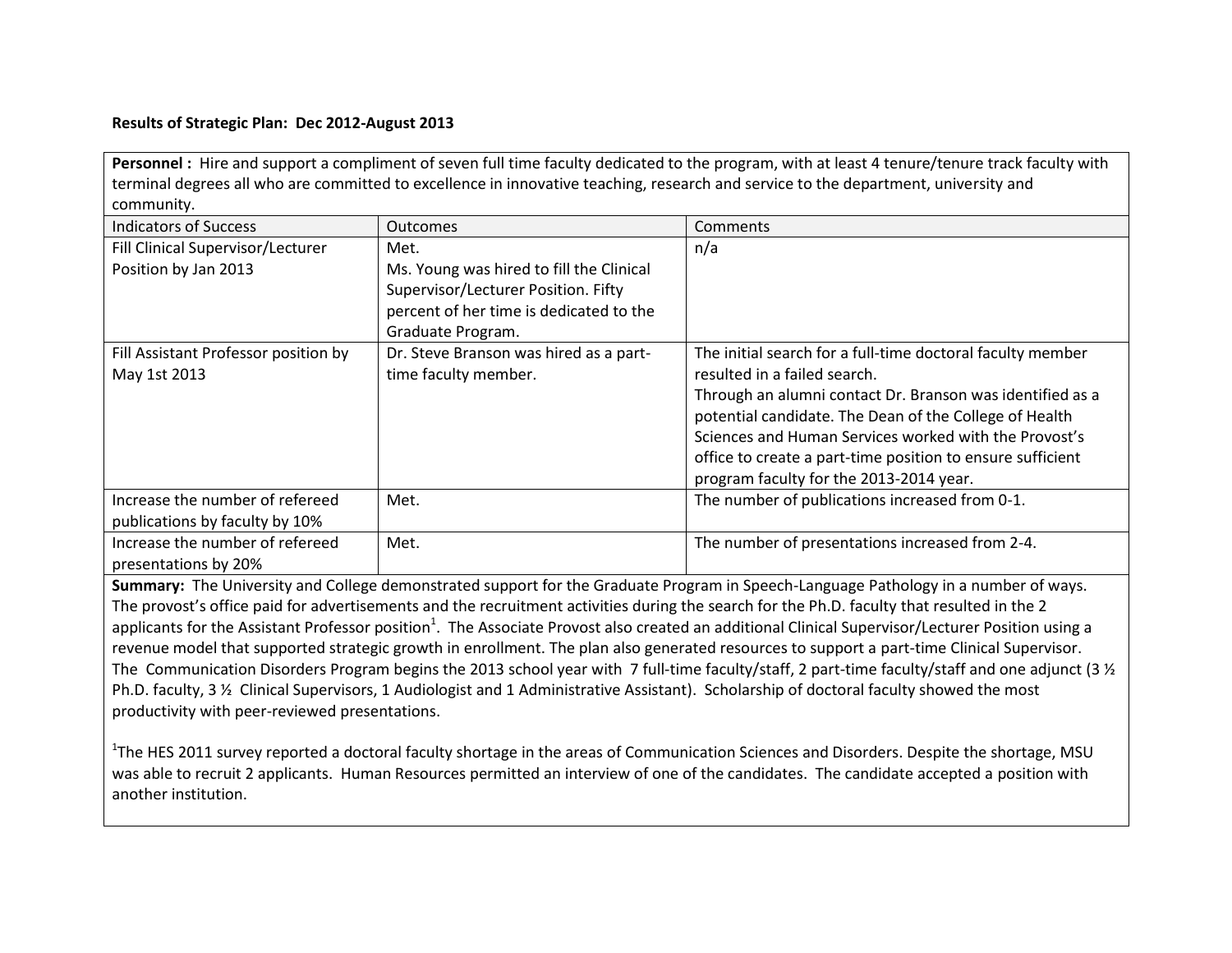## **Efficiencies**

Train faculty, staff and students in the use of electronic data systems to assist students and faculty in the documentation and validation of academic and clinical education as well as service delivery in a meaningful way.

| <b>Indicators of Success</b>                                                                                                                                                                                                                                          | <b>Outcomes</b>     | <b>Notes</b>                                                                                                                                                                                                                                                                                                  |  |  |
|-----------------------------------------------------------------------------------------------------------------------------------------------------------------------------------------------------------------------------------------------------------------------|---------------------|---------------------------------------------------------------------------------------------------------------------------------------------------------------------------------------------------------------------------------------------------------------------------------------------------------------|--|--|
| Purchase of electronic records systems, Jan<br>31, 2014<br>ii. Implementation of system for<br>student records by May, 2014                                                                                                                                           | In Progress         | CALIPSO was purchased at the end of May,<br>2013. CALIPSO is a web-based application that<br>manages key aspects of academic and clinical<br>education designed specifically and exclusively<br>for speech-language pathology training<br>programs. The program is on track for a May<br>2014 implementation. |  |  |
| iii. Implementation of system for<br>client records by June 2014                                                                                                                                                                                                      |                     | At this time there are no other programs on<br>campus using medical records. Given the<br>government and legal regulations of the use<br>of such systems, Theresa Groves legal counsel<br>for the University has requested she be<br>involved in the process as we move to acquire<br>such a system.          |  |  |
| Efficiencies: Continually improve and refine academic preparation of graduate students in Speech-Language pathology using a program review<br>process that is supported and guided by data generated by an effective and efficient program assessment.<br>In Progress |                     |                                                                                                                                                                                                                                                                                                               |  |  |
| i. New course and/or course modifications will<br>be proposed, accepted, and integrated into<br>the existing curriculum, ongoing                                                                                                                                      | No Change in Status |                                                                                                                                                                                                                                                                                                               |  |  |
| ii. Map course objectives with ASHA Standards<br>across graduate curriculum, May 31st 2013                                                                                                                                                                            | In Progress         |                                                                                                                                                                                                                                                                                                               |  |  |